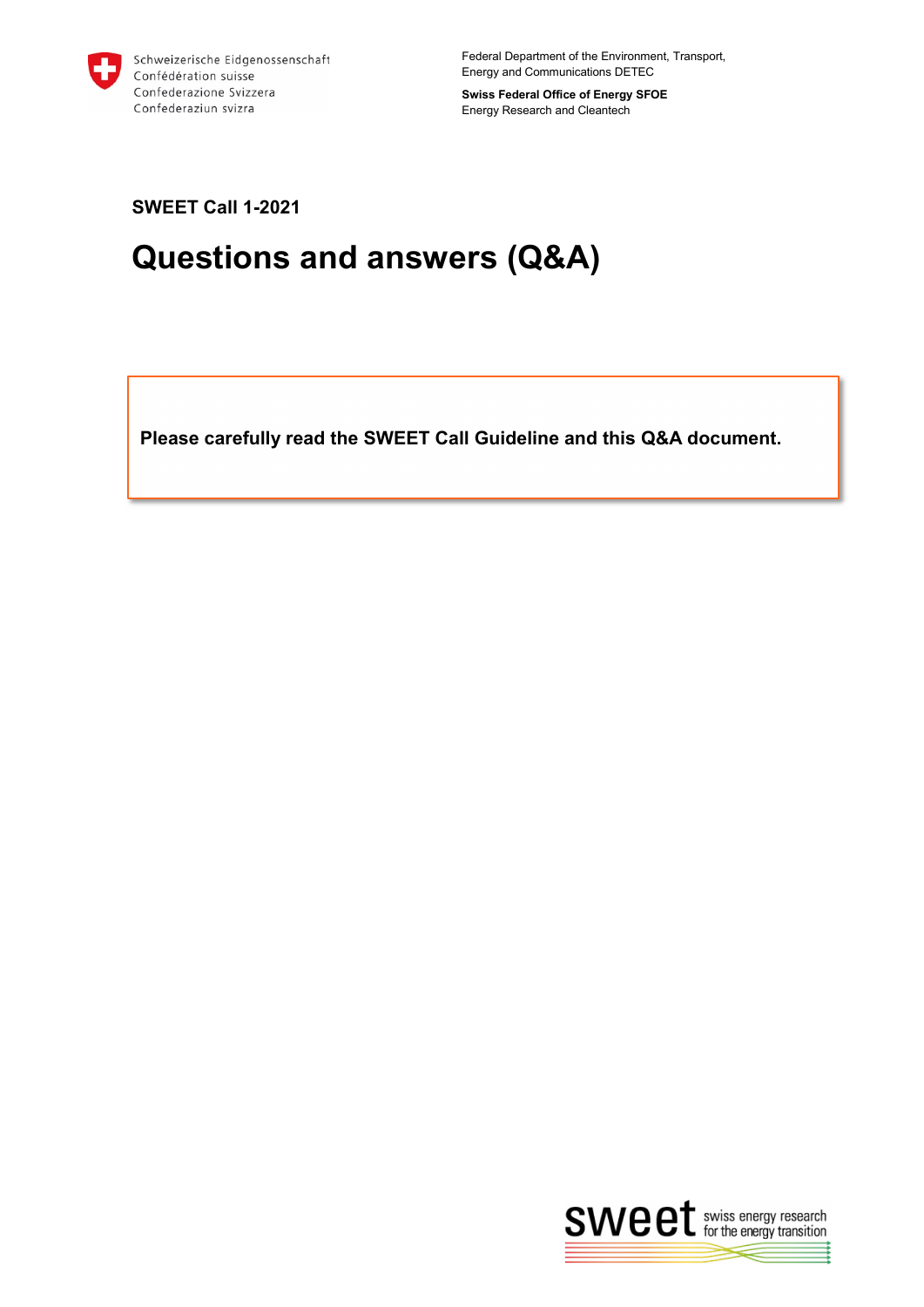

# **1 Questions related to the full proposal phase**

## **1.1 Questions related to the letters**

# **Q 1.1.1: In the pre-proposal, we have submitted letters from the partners' institutions and from the collaboration partners. We have mentioned as requested the WP in which they will be active. Is it mandatory to ask each partner again for a letter or are the letters from the first step already enough?**

## **Answer:**

We understand the difficulty of providing letters from all the cooperation partners, and for this reason, we have changed our requirement for the full proposal stage.

As stated in the addendum to the call guideline (see section 1.3), no additional letters from cooperation partners are required (only the host and applicants must submit a letter of commitment), and the host institution is responsible for securing all the necessary contributions from partners.

# **Q 1.1.2: In the budget instructions (and actually also in the letter of commitment instructions), we see the following:** *«In case more than one research group/laboratory of the same institution participates in the same consortium as applicants, each applicant must provide information in the budget tables.»* **Can you clarify whether the «applicant» is the institution (e.g. EPFL, HEIA-FR, ETH Zurich etc) or refers to all PIs within an institution, which will lead to quite a list?**

## **Answer:**

At the full proposal stage, additional information is requested: in particular, in the letters of commitment, in the table listing the applicants and in the budget workbook, the term "applicant" is broken down into each group/laboratory participating in the consortium activities, for each institution, since each group/lab provides a different role/expertise and budget contributions. A1 page CV of one person (PI) of each of group/lab is also requested.

Regarding the letters, we suggest the following options for Call 1-2021: The commitment of each group/laboratory part of the same institution can be stated either in separate letters (signed by the head of the group/laboratory), or in one common letter of commitment signed by the head of the institution. The commitment as host institution may also be included in the same letter (see also Q 1.1.4).

# **Q 1.1.3: According to the original call guidelines (art. 3.2.3), each applicant is a legal entity with due representation. In the addendum that we received for the full proposal stage, there is no additional clause but we find this sentence, which actually still leaves some ambiguity: "In case more than one research group/laboratory of the same institution participates in the same consortium as applicants, such letter is required from each applicant".**

#### **Answer:**

As you noted, depending on the context, the applicant can be either an institution (legal entity), a department/lab or an individual, while in the subsidy contracts, the applicant will be a legal entity. Since each group/laboratory provides a different role/expertise, and human and budgetary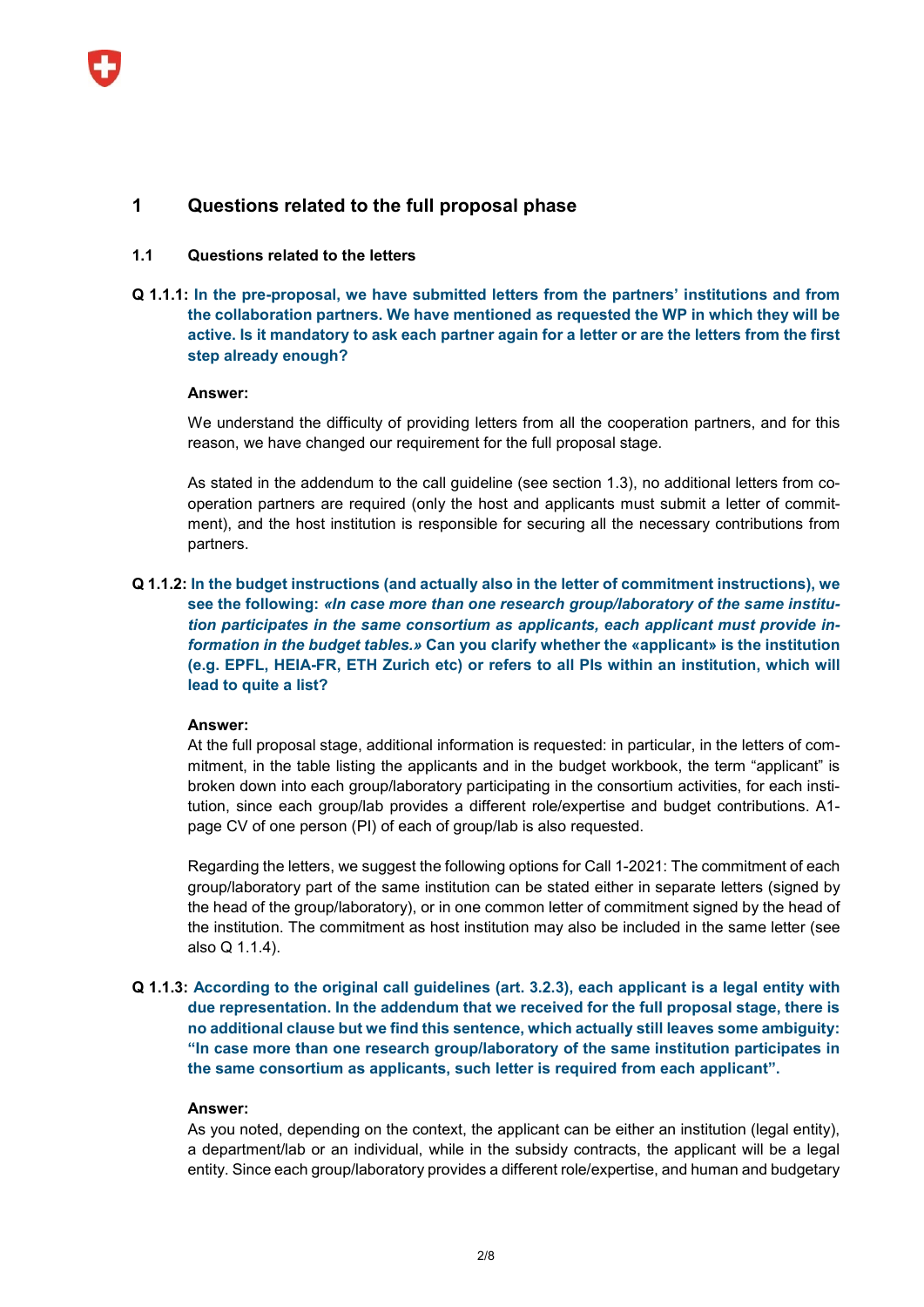

contributions, the break-down to that level at the full proposal stage is required to properly evaluate each proposal.

## **Q 1.1.4: Do Host and Applicants have to provide new letters?**

## **Answer:**

Yes. In addition to the commitment of the school board of the host institution, the commitment of the individual groups/labs within the host institution is required. These must either be individually listed in the same letter or in separate letters. Therefore, either a new letter of commitment, for the host and groups/labs commitment, must be provided, or the original letter of host institution commitment can be resubmitted with one or several additional letters for the groups/labs (see answer to question 1.1.2).

# **Q 1.1.5: Do all letters of commitment have to mention "own and/or third party contributions (financial and/or in kind)" or is it sufficient to state that "own and/or third party contributions are detailed in the budget"?**

## **Answer:**

The "own and/or third-party contributions (financial and/or in kind)" must be indicated in each letter of commitment.

## **1.2 Questions related to P + D projects**

**Q 1.2.1: Is it correct that the financing of the P+D is not guaranteed and is subject to a separate decision process? If our understanding is correct and the statements above align with the spirit of the SWEET call and expectations, this also means that we cannot have any part of the WPs depend on the outcome or development of the P+D projects and that the WPs have to be totally independent of the P+Ds being developed or not (although the P+D projects can - and definitely will - depend on the outcomes of the WPs of course)**

## **Answer:**

You are right that funding for P+D projects is not guaranteed, and is subject to separate subsequent approval by the P+D programme. You should keep in mind that SWEET research projects leading to a P+D project will be assessed by the SWEET monitoring process and receive continuous guidance and recommendations to achieve their goals. Hopefully, the guidance and recommendations will end up being incorporated into your P+D project proposal. Thus, while we cannot guarantee that P+D projects will be approved, we anticipate that the evaluation and monitoring of SWEET consortia increases the likelihood that P+D project proposals will be accepted.

In summary, dealing with the fact that funding for P+D projects is not guaranteed should not cause you to define research projects that are totally independent of P+D projects. Instead, we recommend that feedback from the evaluation and monitoring should be incorporated into P+D project proposals and these proposals should be submitted early enough that feedback from the P+D programme can be incorporated in resubmissions without delaying subsequent research projects.

# **Q 1.2.2: Where should already approved SFOE P+D projects be listed? Can these also be other P+D projects (not from SFOE, but for example funded by SIG)?**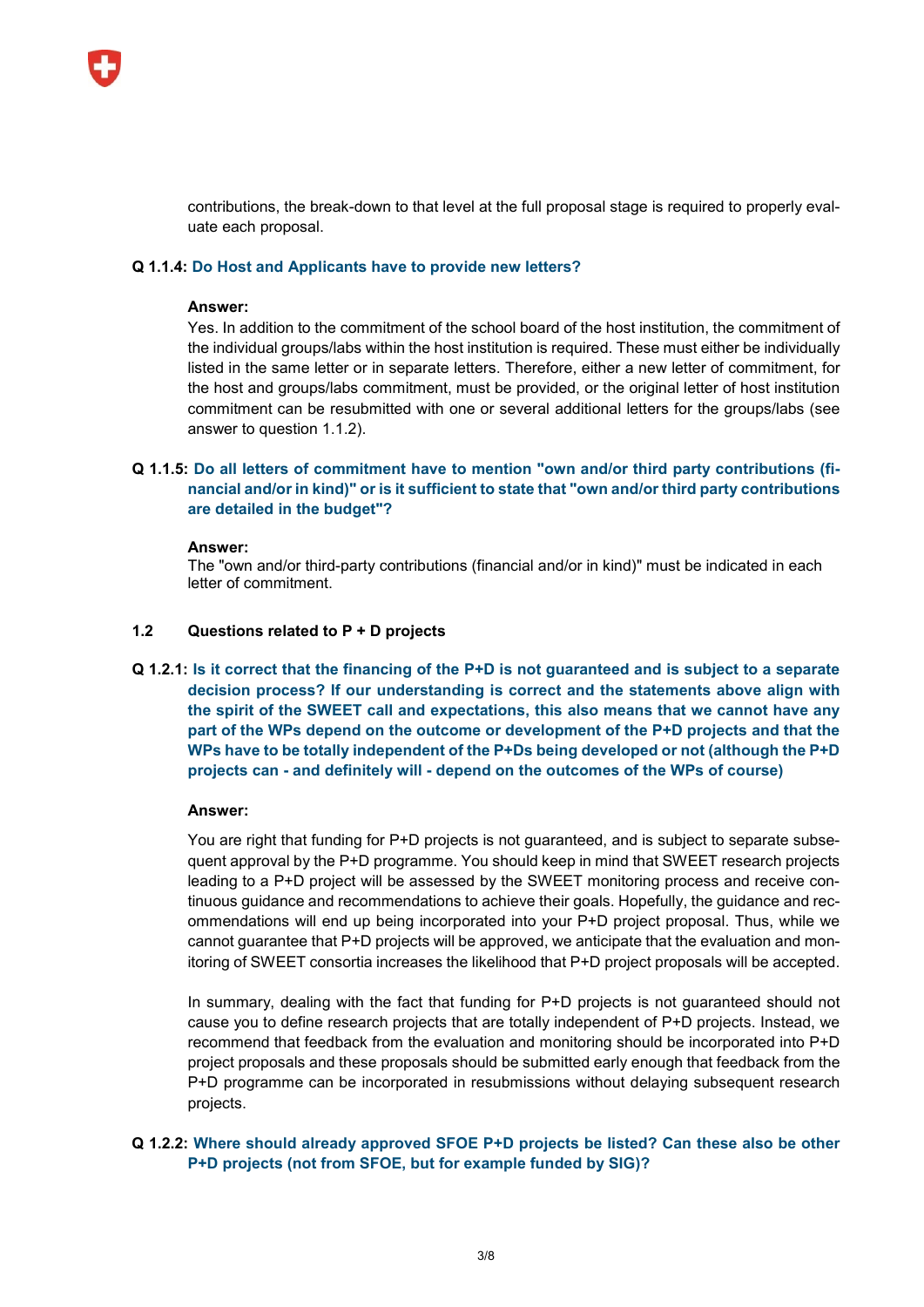## **Answer:**

If clearly related to them (e.g. providing significant inputs, enabling strong synergies, etc.), these projects can be listed in the relevant WP description. Otherwise, they can be listed under section 5 of the template. Yes, other demonstration projects, i.e. not supported by the SFOE P+D programme, can be listed in the same way.

# **Q 1.2.3: Can projects in the area of resilience (blue and green measures, heat island, etc.) also be funded through the SFOE's P+D programme (which focuses on energy)?**

# **Answer:**

If you think that resilience is indeed an explicit topic of the SWEET call and such project fits into the project portfolio of the consortium, they can also be supported by the P+D programme, if they fulfil the criteria of said programme (e.g., funding rate). The important point is that the project fits in with the other projects of the consortium and that it can be related to the topic of energy. Being within the call scope is just one aspect of the evaluation of the SWEET-P+D projects.

# **1.3 Questions related to the consortium**

# **Q 1.3.1: I would like to ask you about the procedure when institutions or persons participate in two consortia that have both been invited to the second round of the call for proposals.**

**Specifically, this concerns the case where one person has the same role in two consortia (WP lead and co-lead respectively), whereby the WPs deal with a similar topic at the metalevel, but the work to be carried out and research steps differ from one another. Would it still be possible for this person to be involved in both consortia in the preparation of the full proposal, or would a decision have to be made for one of the consortia?**

# **Answer:**

The section 3.2.3 of the Call Guideline is intended to prevent being paid twice for the same work. Provided that the work to be done and research steps are different, the same role can be taken in different consortia.

# **Q 1.3.2: Are there any specific requirements for WP leaders or for the coordinator?**

## **Answer:**

No, there are no specific educational or degree requirements, but experience in managing projects and consortia would of course be an advantage and would be evaluated favourably.

# **1.4 Questions related to the application procedure**

# **Q 1.4.1: I was wondering whether, when claiming other funded projects as in-kind contributions, we should be specific about detailing how they are contributing to the consortiums objectives (and write this into the project plan) or if we should instead simply list them as in-kind funding (to not further overload the workplan).**

## **Answer:**

The purpose of section 5 is to provide an opportunity to state the potential for synergies between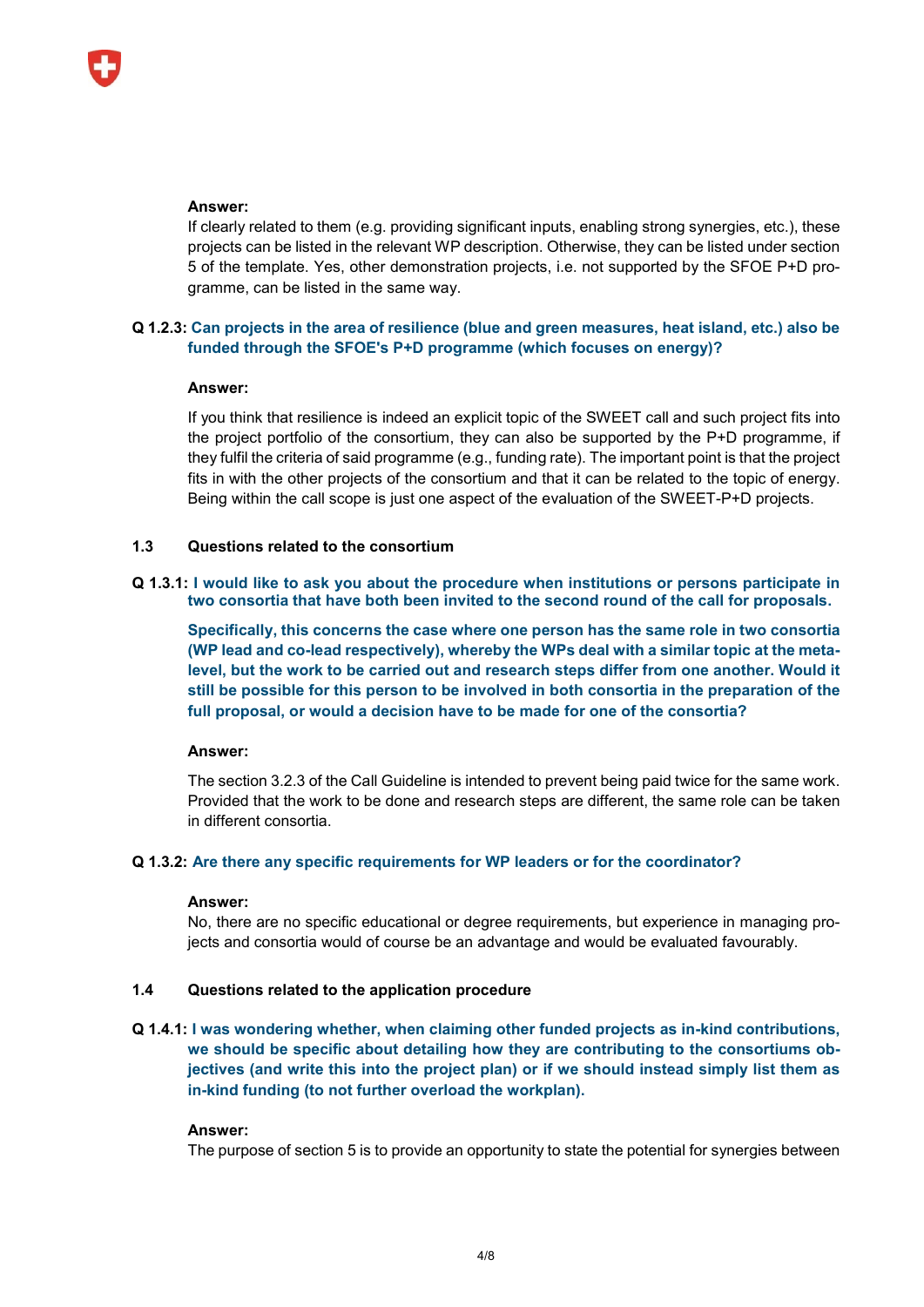

SWEET projects and other projects. It should be brief, only focusing on those projects that bring the most important contributions, being financial or of some other nature.

You can choose to list everything, those other projects and the objectives or WP (research project or P+D projects) to which they relate, in section 5, or to list only those projects in section 5 and refer to them in the rest of the text, e.g. in the WP description table. If necessary and relevant, you could also include external links to information about those projects.

## **Q 1.4.2: What is the difference between work packages and projects?**

## **Answer:**

One work package should be dedicated to each research project and each P+D project (also one for "management & coordination" and one for "KTT & communication"). And each work package can be further structured into tasks. We also point out that the maximum page number of the WP description does not have to reached, if not necessary, for instance if the WPs are only to be started at a later stage and therefore if their content is to be defined only later on during the operation phase of the consortium.

**Q 1.4.3: At the moment, we plan to collaborate with diverse stakeholders providing access to a large number of living labs. In the template, the description of our living labs in section 3.2 is restricted to around 2 pages. This would result in only a few rows per living lab. Considering this, does the page limit still apply? I fear that evaluators will criticize the fact that we don't provide sufficiently detailed information on our living labs.** 

## **Answer:**

Though a broad diversity of stakeholders and involvement of several living labs is sought by the call, the page limit indicated in the template is strict. You may want to select and include only the most significant features of the living labs, or restrict the list to include in the proposal only the living labs making the most significant contributions, and mention plans for further collaborations and project extensions in the future, if the consortium is awarded. An additional possibility is to describe the roles and contributions of the living labs in the description of the specific projects (WP description tables).

# **Q 1.4.4: Can you confirm that it is OK to submit a 1-page CV from one person from each group/lab?**

#### **Answer:**

Yes, one person (PI) from each group/lab should submit a CV (applicants). In the case of cooperation partners, CVs only need to be submitted if a cooperation partner leads a WP.

# **1.5 Questions related to the budget**

# **Q 1.5.1: Is it intentional that the summation in the budget workbook template does not work everywhere?**

#### **Answer:**

Where lines have to be copied in tables, yes. But since it is the first time this template is used, it may still have bugs. Please report them to us.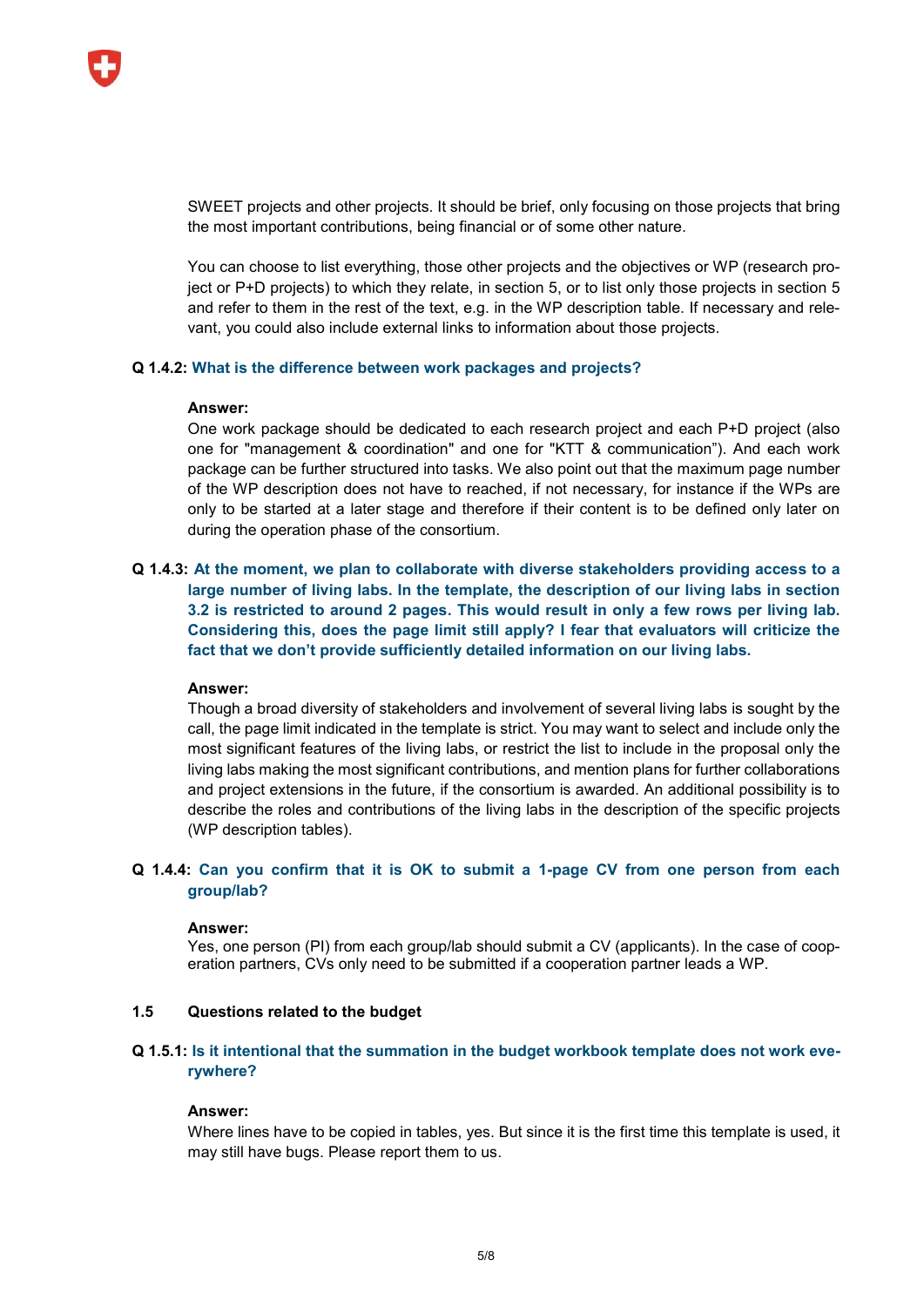

## **Q 1.5.2: Can the third party fundings be extrapolated for the late project years?**

#### **Answer:**

Yes. In addition, it is generally understood that the budget of those projects only starting at a later stage in the operation phase of the consortium are only estimated.

# **Q 1.5.3: Fund management: Do funds have to be allocated for a fixed period of eight years or can mechanisms be defined according to which funds are released periodically?**

## **Answer:**

As stated in the grant agreement established between the host institution of the awarded consortia and the SFOE, SWEET funding is paid to the host institution, which must report on how it is spent and distributed. A payment schedule is also defined for the 8 years (in principle one payment per year after fulfilment of the annual monitoring requirements). The distribution of the funding from the host institution to the applicants must be established through a consortium agreement. Reallocation between members of the consortium is allowed (see section 3.3 in the Call guideline).

## **Q 1.5.4: How will the 30% Reallocation of Budget be calculated?**

#### **Answer:**

We will check how the distribution of SWEET funding at the institution level has been modified with changes in the composition of the consortium from the pre-proposal. The 30% redistribution limit is intended to signal that the work programme and consortium's composition must not change significantly from the pre-proposal. However, changes are possible: individual applicants can be added or dropped, or the funding can be distributed a little differently. Changes must be justified in the first section of the proposal.

# **2 Questions related to the pre-proposal phase**

# **2.1 Questions related to the consortium**

#### **Q 2.1.1: Is it possible to change the coordinator over the years?**

## **Answer:**

A consortium may vary its composition during its term, including the position of the coordinator and the role of the host institution. See sections 3.2.2 and 3.4 of the Call Guideline.

# **Q 2.1.2: Does the project partner from UZH/ETHZ etc. have to be a full professor or can he/she also be a private lecturer?**

## **Answer:**

The applicant (project partner) is a legal entity with due representation. If a private lecturer or senior scientist is in a position to represent their institution in a research consortium, they can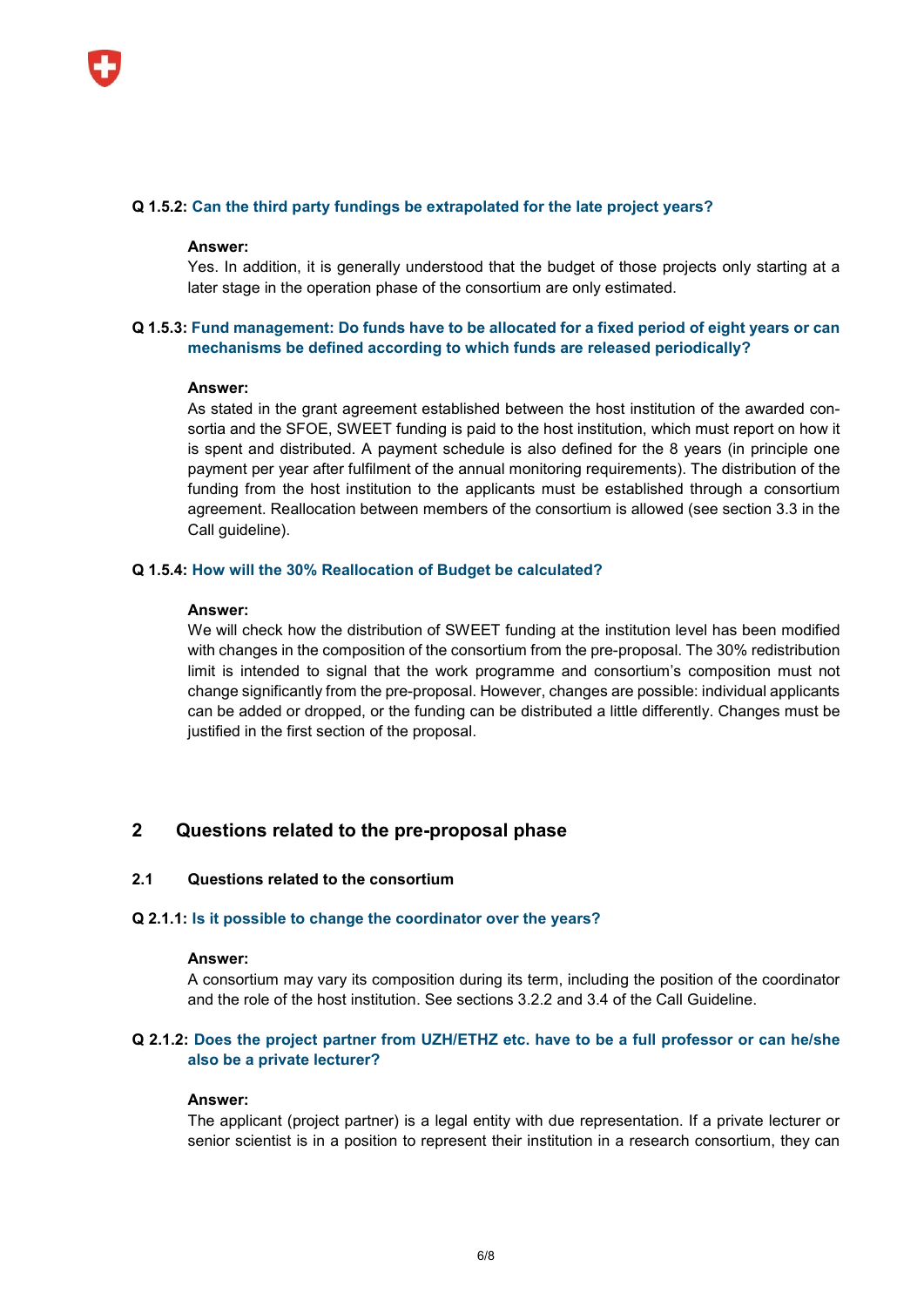

also be applicant (project partner) within a SWEET consortium. This can be confirmed by a letter of interest signed by an authorized representative of the institution.

# **Q 2.1.3: I also wanted to ask you whether you already know whether there are consortia and possibly which people lead them, as I am also interested in this topic.**

## **Answer:**

The SFOE does not help with the formation of consortia and does not provide a special platform for interested parties. If you are looking for a project partner or would like to exchange ideas, we recommend that you visit third-party websites such as **www.energy-connect.ch** or contact potential research partners directly by writing to institutes that are active in energy research. The Research Centres or Energy Science Centres are possible points of contact.

# **2.2 Questions related to the budget**

## **Q 2.2.1: How much money can you apply for in a consortium?**

#### **Answer:**

The overall budget of this call is CHF 20 Mio. Two consortia will be funded eventually and the budget is foreseen to be shared equally. It is therefore possible to apply for up to 10 million.

# **Q 2.2.2: Am I correct in assuming that, as with the figures published for the last call, between 3 and 12 million in equity capital would have to be contributed for the current call?**

## **Answer:**

Consortia are encouraged to undertake reasonable efforts to secure adequate own and thirdparty funding, but there are no guidelines or rules. However, the amount of such contributions beyond the requested SWEET funding enter the evaluation of the proposal. See sections 3.6 and 6.2 of the Call Guideline.

# **Q 2.2.3: May I ask whether advisory and research institutions, outside the university world, be it Interface, INFRAS or similar institutions both as engineering and architectural firms, are also eligible for funding for SWEET?**

## **Answer:**

We refer to section 3.5.4 of the Call Guideline: "SWEET funds may be allocated to Swiss private for-profit entities engaged in pre-competitive research projects if their skills and competencies are necessary for the success of such projects, including P+D projects."

# **Q 2.2.4: Under what conditions exactly can co-applicants from the business community also be compensated by the Sweet Budget? If not or to a limited extent, could their working hours be indicated as further self-financing?**

#### **Answer:**

Given the subsidiary nature of SWEET funding, an adequate own contribution of the respective company is expected, be it in-kind or cash. Working hours can be considered as in-kind contributions.